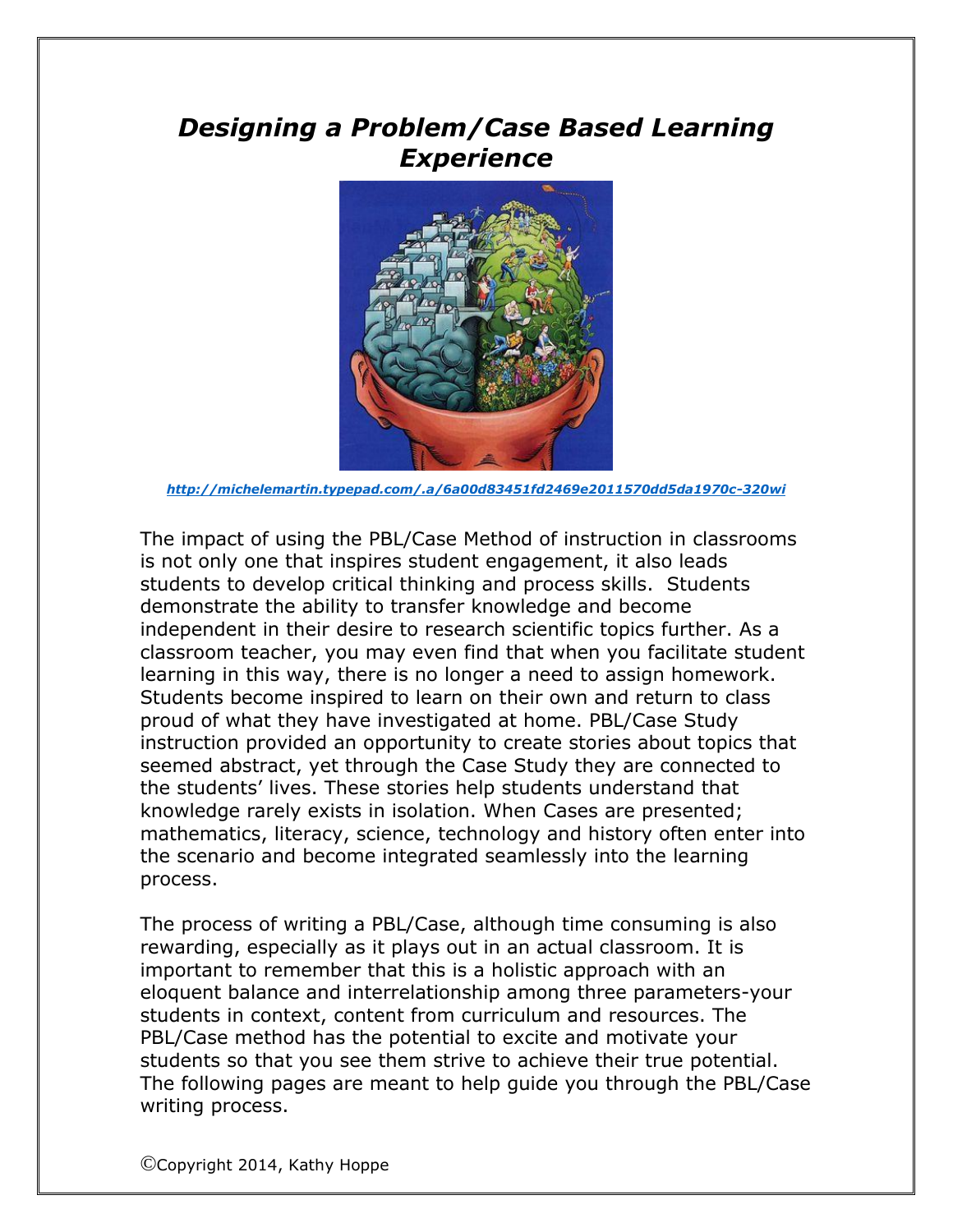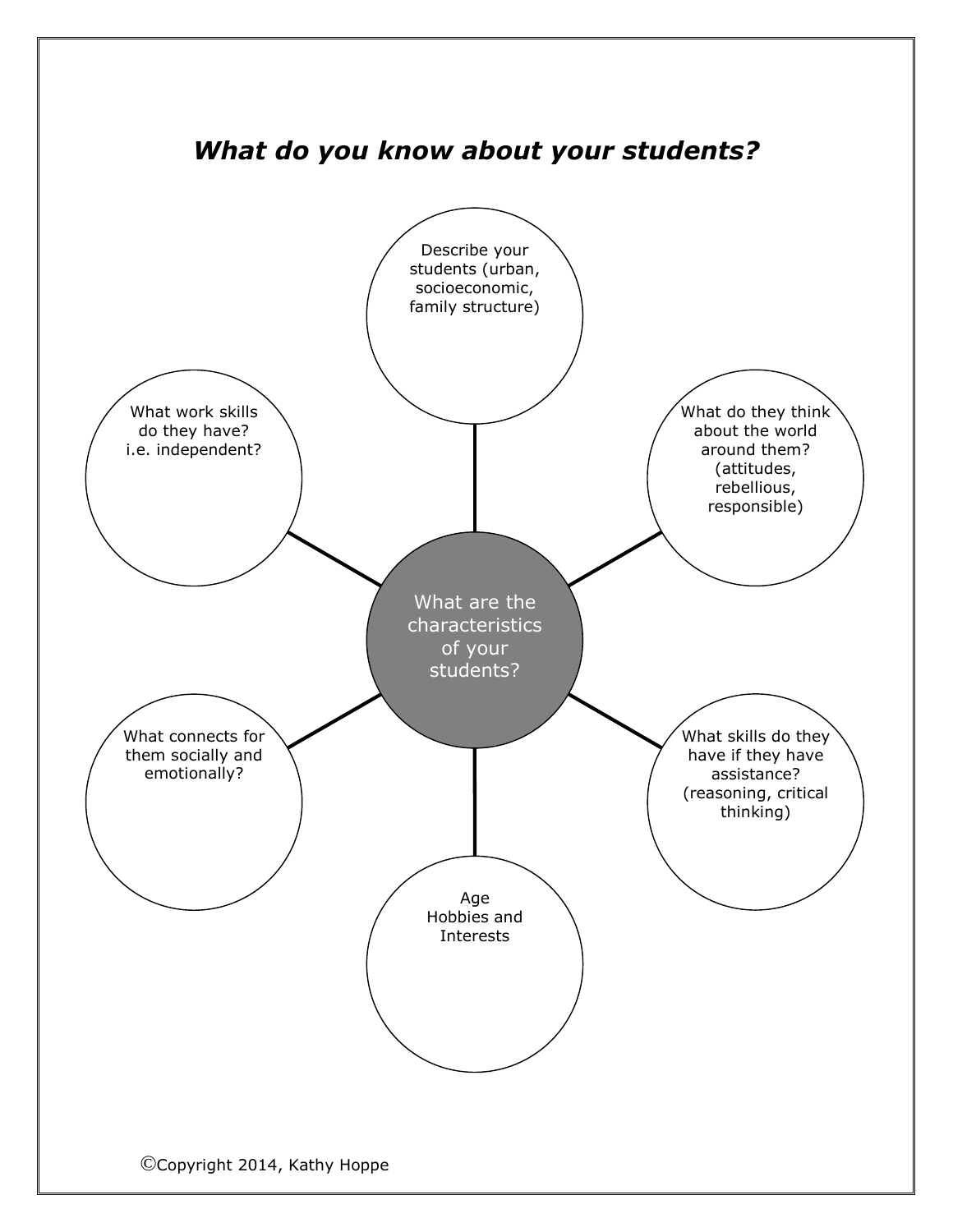# THE HABITS OF MIND

(Costa and Kallick)

### **Resilient**

**Persistence** Stick to it! Persevering in task through to completion; remaining focussed. Looking for ways to reach your goal when stuck. Not giving up.

### **Striving for Accuracy**

Check it again! Always doing your best. Setting high standards. Checking and finding ways to improve constantly.



### Thinking and Communicating with Clarity and Precision Be clear! Striving for accurate communication in both

written and oral form; avoiding over generalizations, distortions, deletions and exaggerations.



### **Resourceful**

**Thinking Flexibly** Look at it another way! Being able to change perspectives, generate alternatives, consider options.



### **Questioning and Posing Problems**

How do you know! Having a questioning attitude; knowing what data are needed and developing questioning strategies to produce those data. Finding problems to solve.

### Creating, Imagining & Innovating

Try a different way! Generating new and novel ideas, fluency, originality.

### **Reasoning**



Thinking about your Thinking: Metacognition Know your knowing! Being aware of your own thoughts, strategies, feelings and actions and their effects on others.

### **Applying Past Knowledge**

Use what you Learn! Accessing prior knowledge; transferring knowledge beyond the situation in which it was learned.



### **Gathering Data Through All Senses**

Use your natural pathways! Pay attention to the world around you Gather data through all the senses. Taste, touch, smell, hearing and sight.





**Finding Humour** 

beauty. Being passionate.

Laugh a little! Finding the whimsical, incongruous and unexpected. Being able to laugh at oneself.

Have fun figuring it out! Finding the world awesome,

mysterious and being intrigued with phenomena and

**Reflective** 

Learn from experiences! Having humility and pride when

**Remaining Open to Continuous Learning** 

**Responding With Wonderment and Awe** 

admitting we don't know; resisting complacency.



### **Responsible Taking Responsible Risks**

Venture out! Being adventuresome; living on the edge of one's competence. Try new things constantly.



### **Managing Impulsivity**

Take your Time! Thinking before acting; remaining calm, thoughtful and deliberative.



### Listening with Empathy and Understanding

Understanding others! Devoting mental energy to another person's thoughts and ideas; make an effort to perceive another's point of view and emotions.



Work together! Being able to work in and learn from others in reciprocal situations. Team work.

http://www.st-peters-exeter.devon.sch.uk/wp-content/uploads/2013/10/habits-of-mind-A2-landscape-2.jpg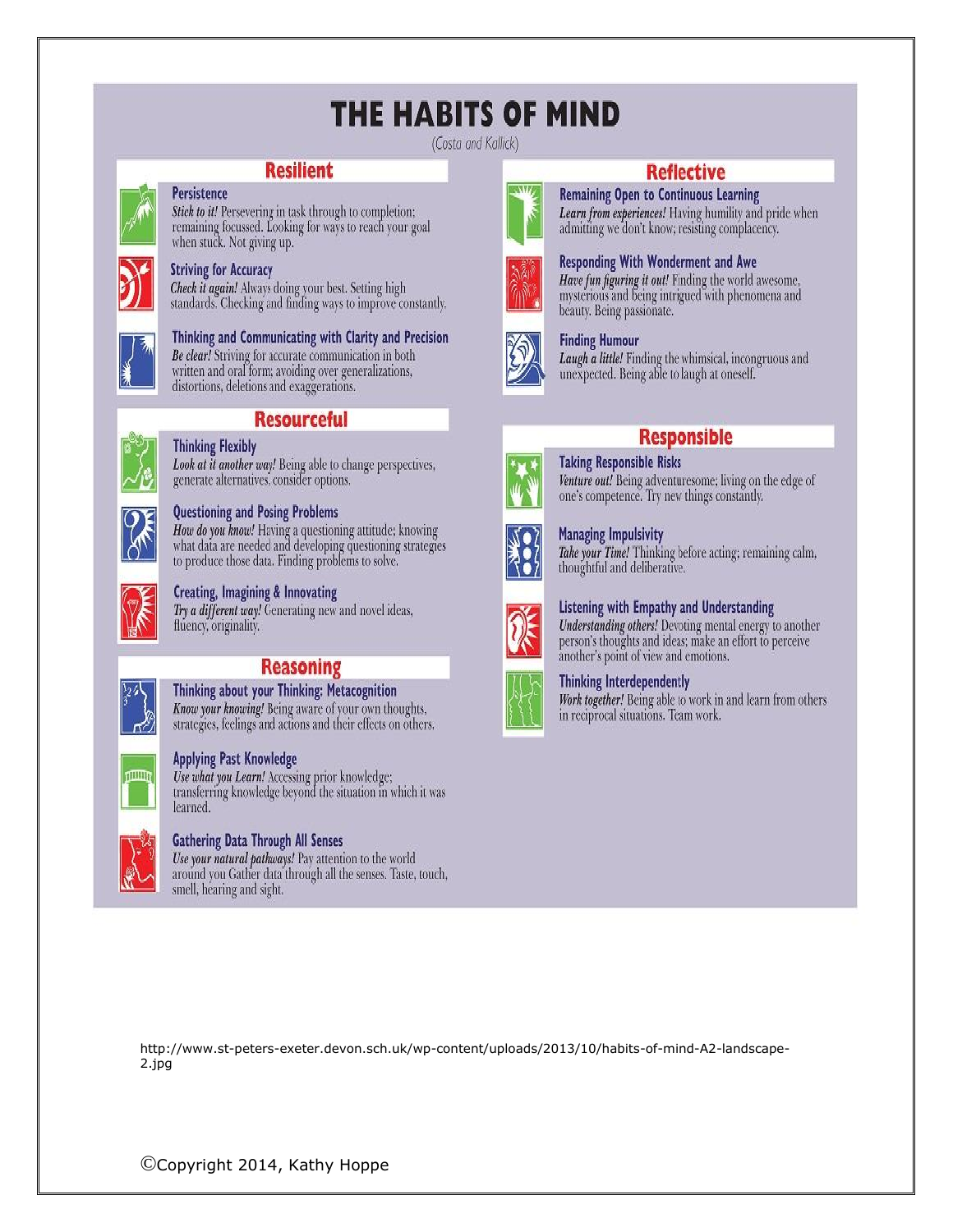

Identify research questions and

Develop a sciențific model for a

Determine the author's purpose<br>and describe how it affects the<br>interpretation of a reading<br>selection

nsin-Madison, 2 Feb. 2006. <http://www.wcer.wisc.edu/WAT/index.aspx

Apply a concept in other<br>contexts

design investigations for a

sciențific problem

complex situation

Apply mathematical model to illu-

Analyze and synthesize informa-<br>tion from multiple sources

common themes are found across<br>texts from different cultures

Design a mathematical model to inform and solve a practical or

minate a problem or situation

Describe and illustrate how

abstract situation

http://www.markrounds.com/apu-edtech/wp-content/uploads/2013/10/DOK\_Chart-copy-copy.jpg

Solve rouține mulțiple-step

Describe the cause/effect of a<br>particular event

ldențify pațțerns in evențs or<br>behaviors

Formulate a routine problem<br>given data and conditions

Organize, represent, and<br>interpret data

problems

.<br>»bb, Norman L. and others. "Web Alignment Tool" 24 July 2005. Wisconsin Center of Educational Research. University of W

### ©Copyright 2014, Kathy Hoppe

Label locations on a map in<br>Google Drive

relationship

Represent in words or diagrams<br>a scientific concept or

Perform routine procedures like<br>measuring length or using<br>punctuation marks correctly

Describe the features of a<br>place or people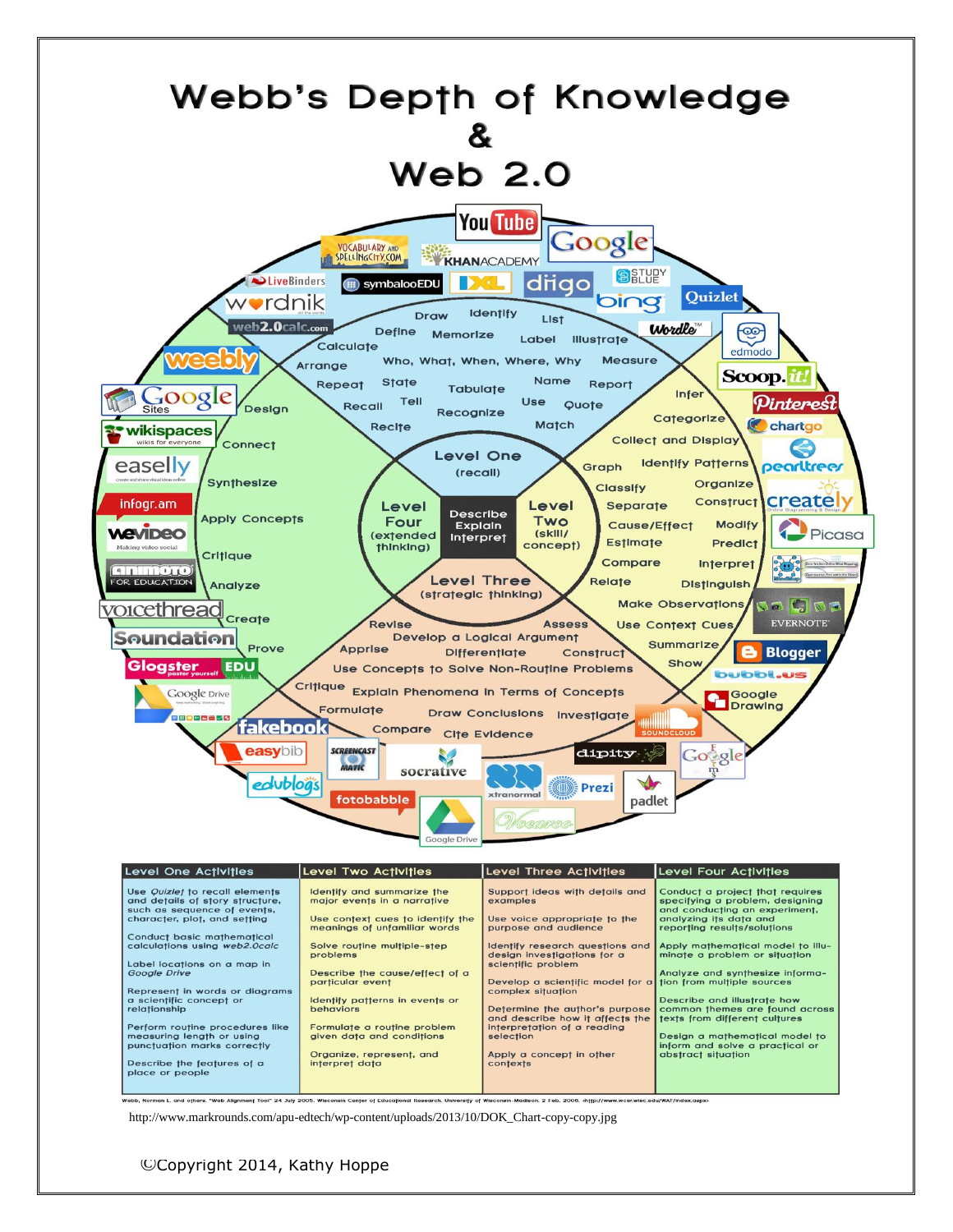# *What will your students have accomplished by the end of the Problem/Case Based Learning Lesson?*

| List the big ideas that you would like students to<br>understand after finishing the PBL (standards,<br>curriculum topics)                            |                  | develop from working on this PBL? | What are the habits of mind and deeper<br>levels of learning that you want students to |
|-------------------------------------------------------------------------------------------------------------------------------------------------------|------------------|-----------------------------------|----------------------------------------------------------------------------------------|
|                                                                                                                                                       | Topic:           |                                   |                                                                                        |
|                                                                                                                                                       | Scenario 1:      |                                   |                                                                                        |
|                                                                                                                                                       | Activity or Lab: |                                   |                                                                                        |
|                                                                                                                                                       | Scenario 2:      |                                   |                                                                                        |
|                                                                                                                                                       |                  |                                   |                                                                                        |
|                                                                                                                                                       |                  |                                   |                                                                                        |
| Identify the relevance of the topic and list real<br>world problems or situations that are related.<br>(Context: within school, community, or nation) |                  | presenting to students            | Describe the real world application or<br>relevance of the problem/case that you are   |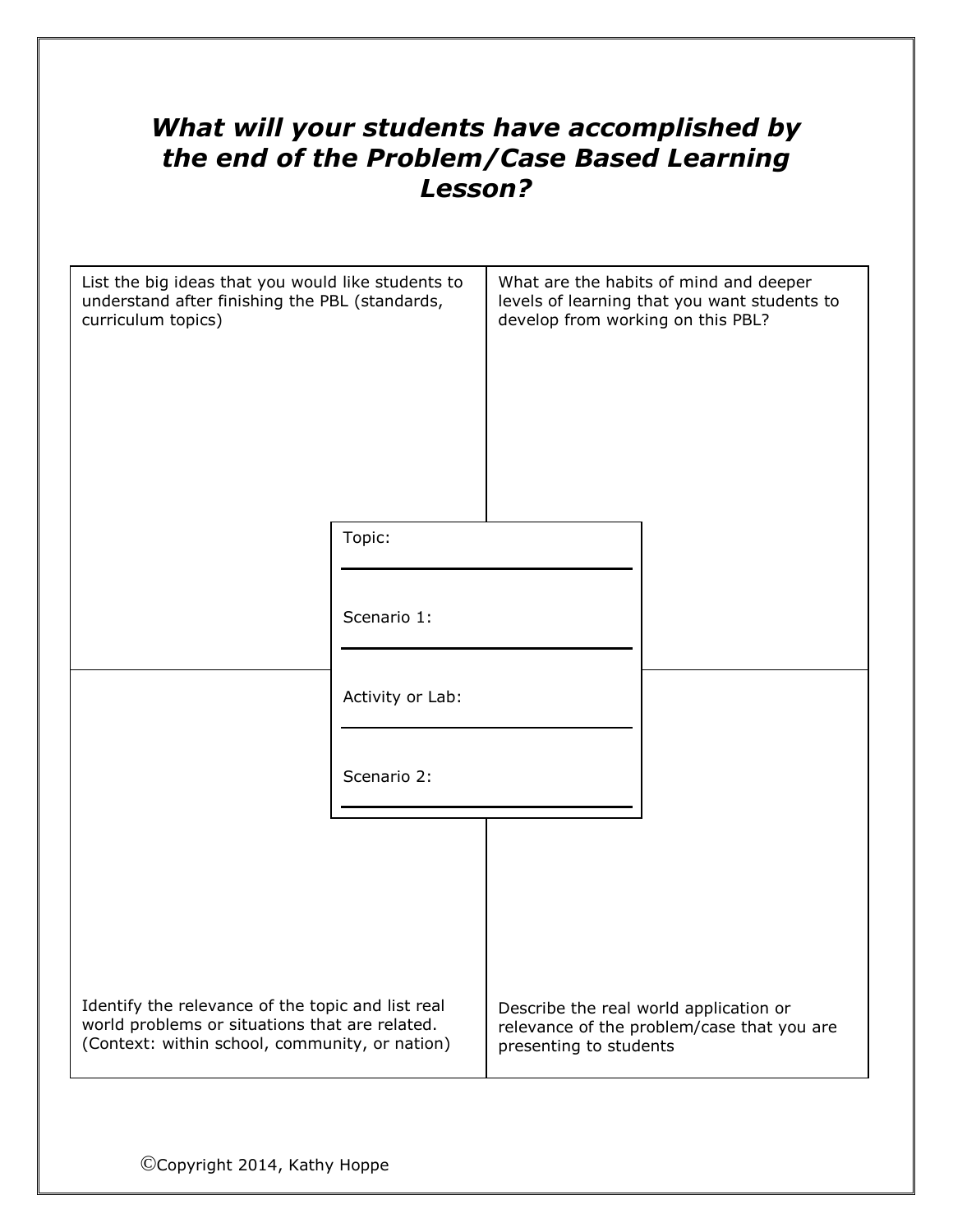# *Mapping your Problem/Case Based Learning Lesson*

Using a mind map to record your thinking about the connections among your topic, sub-topics and what you want your problem/case based lesson to accomplish can be very helpful. It can also allow you to visualize interrelated content that you never thought about before you started the process. There are different types of maps and they can actually be integrated in to one by using different colors or shapes to indicate how the parts of the mind map come together.

Examples of the types of maps that may help you expand your Case/Problem map are:

**Content possibility map:** looking at the different content topic may be linked to one Case/Problem; standards can be indicated on this map as well

**Planning map:** map the various components of the Case/Problem





PBLNetwork Collaborative Inquiry in Action: Illinois Math Science Academy PBL Tool Kit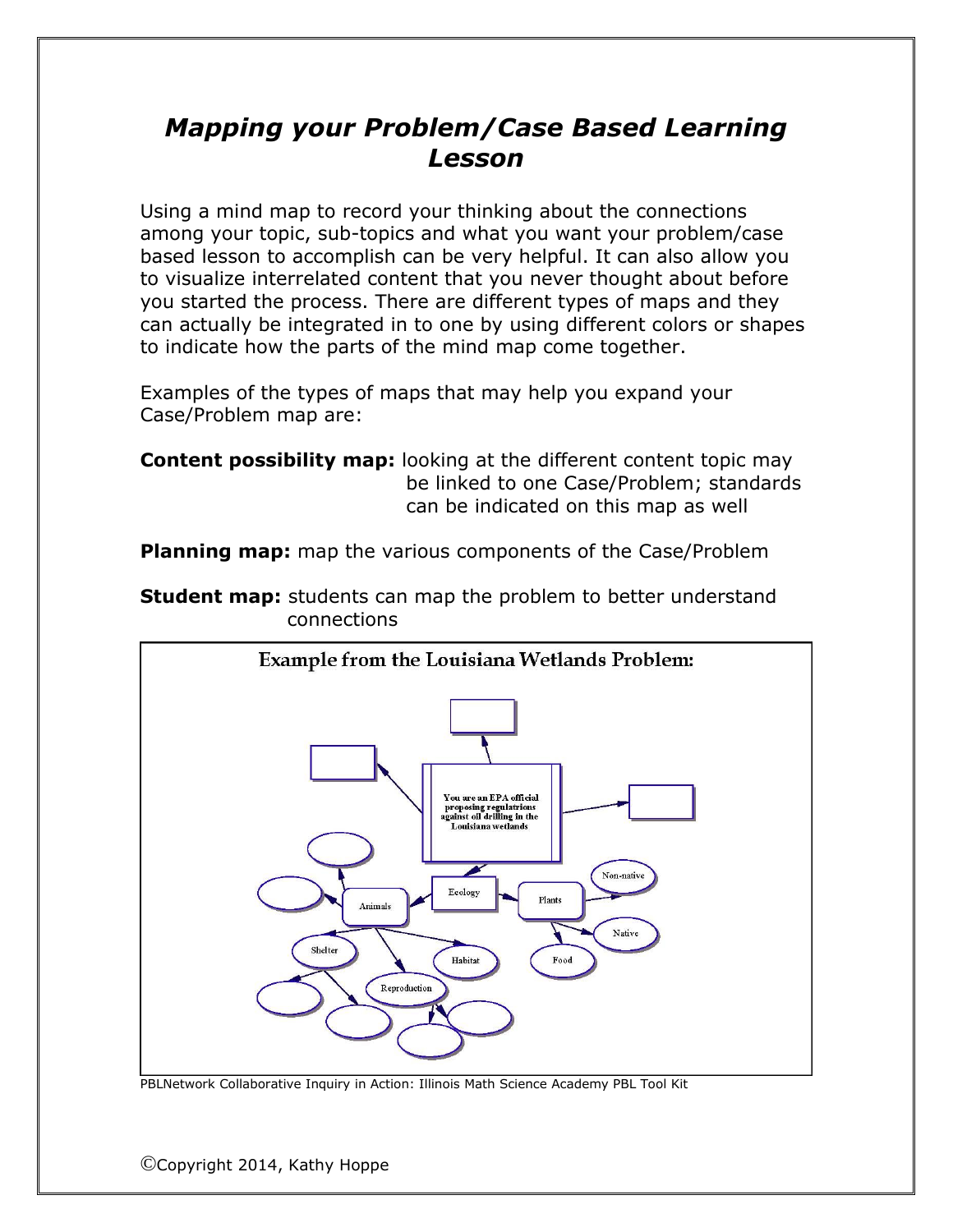## *What will the parts of my problem look like? What is a problem?*

1 a**:** a question raised for inquiry, consideration, or solution 2 a**:** an intricate unsettled question **b:** a source of perplexity, distress, or vexation **….Merriam-Webster's Online Dictionary**

What is the situation that you are considering using for your problem?

What makes this situation a problem?

What steps will lead to progressive disclosure of the problem?

What possible roles could students assume?

What resources will you make available to students?

What are the possible hooks that could be used throughout the problem? (Remember: videos, scripts, discrepant events, news articles, letters, and scenarios) What "elements" will you include in your PBL?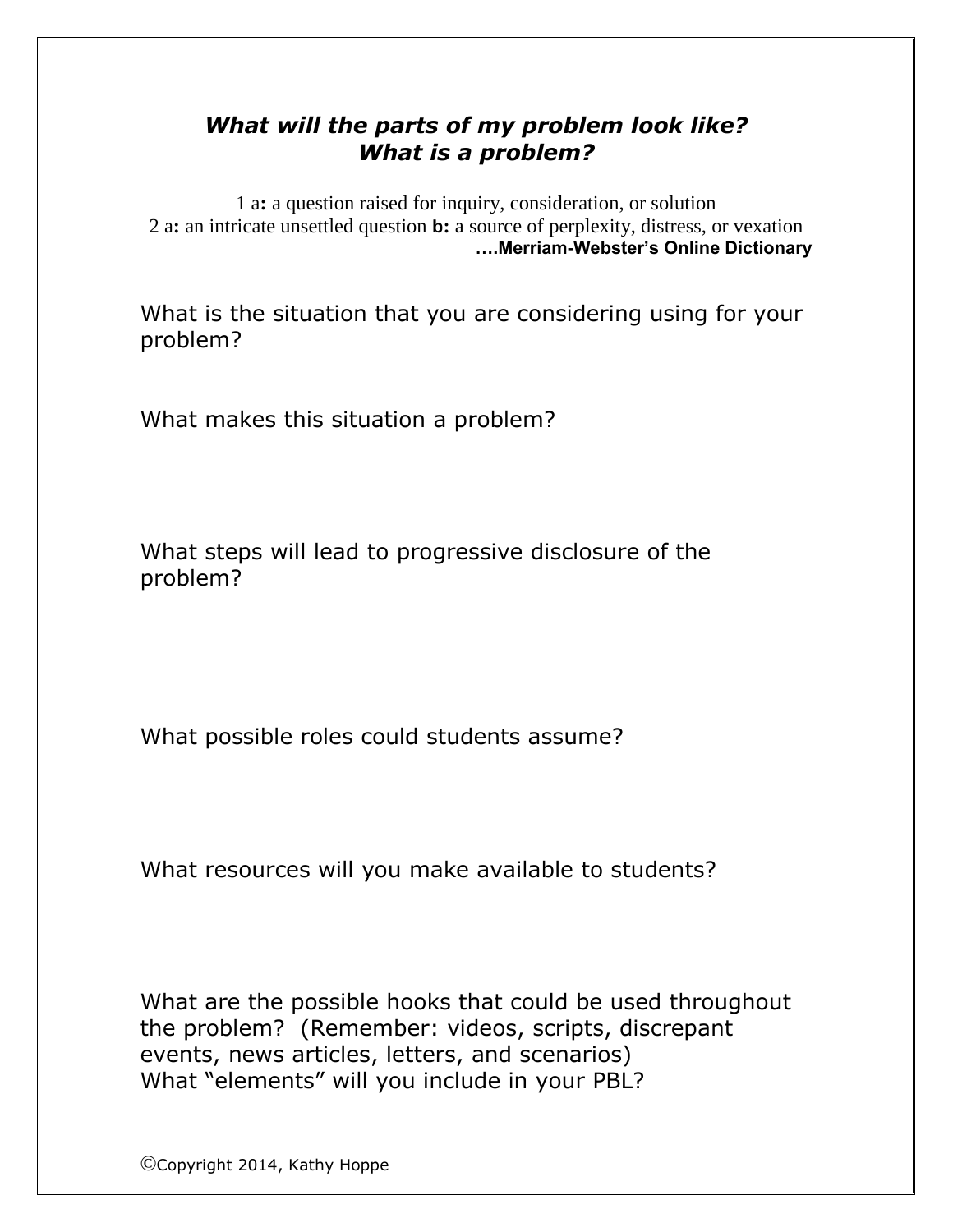$\Box$  Simple Progressive Disclosure (two part story)

\_\_\_\_\_\_\_\_\_\_\_\_\_\_\_\_\_\_\_\_\_\_\_\_\_\_\_\_\_\_\_\_\_\_\_\_

\_\_\_\_\_\_\_\_\_\_\_\_\_\_\_\_\_\_\_\_\_\_\_\_\_\_\_\_\_\_\_\_\_\_\_\_

\_\_\_\_\_\_\_\_\_\_\_\_\_\_\_\_\_\_\_\_\_\_\_\_\_\_\_\_\_\_\_\_\_\_\_\_

\_\_\_\_\_\_\_\_\_\_\_\_\_\_\_\_\_\_\_\_\_\_\_\_\_\_\_\_\_\_\_\_\_\_\_\_

\_\_\_\_\_\_\_\_\_\_\_\_\_\_\_\_\_\_\_\_\_\_\_\_\_\_\_\_\_\_\_\_\_\_\_\_

□ Discrepant Events

□ Reading Comprehension Strategies

- □ Facts and Questions
- $\Box$  A Lab or Activity (i.e. virtual fieldtrip)

□ Simulation

□ Differentiated Text

- $\Box$  Culminating Activity
- □ Other(s) list:

What possible product(s) will you expect to use in order to assess students?

- □ Narrated Movie Using Movie Maker
- □ Publish an Educational Pamphlet
- □ Create a Web Site
- □ Complete a Test
- □ Complete a Rubric
- □ Research Report
- □ Develop a concept map
- □ Complete a project
- □ Engineer and design a solution
- □ Tests or quizzes
- □ Other(s) list: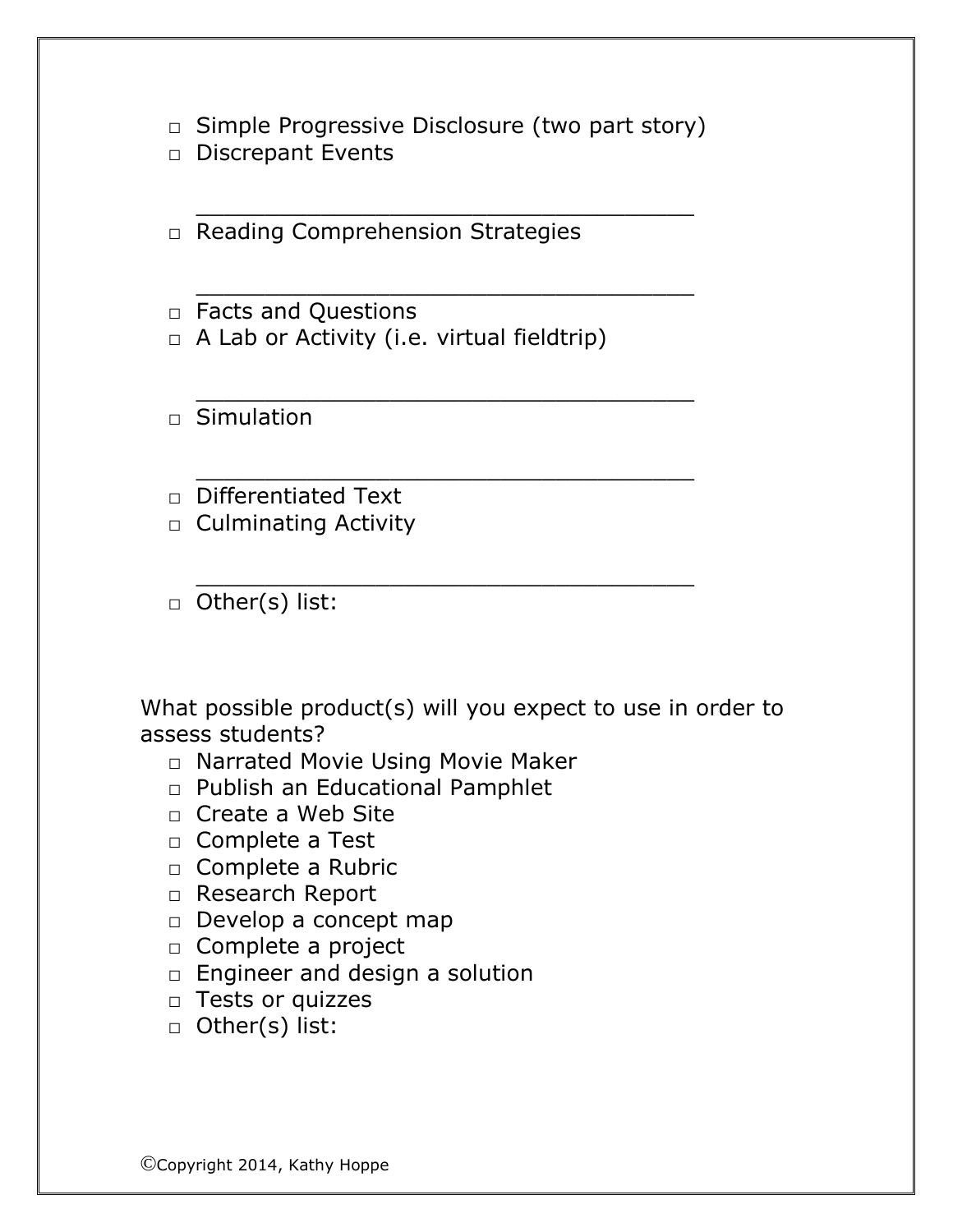### *How do I begin to write my scenario for my Case/Problem Based Learning Lesson?*

 $\checkmark$  Your Case/Problem needs to be engaging and relevant to your students!  $\checkmark$  You need ideas, ideas, ideas! YouTube  $\checkmark$  Really boring lesson that needs relevance to students.... Find the real world application!  $\checkmark$  Standards and the search for real world connections  $\checkmark$  Ask students  $\checkmark$  Current topics in the news  $\checkmark$  Stories from the past

Start Writing………. *And make your first one short!*

**Part one:** story or hook that can have interesting but not necessarily detailed content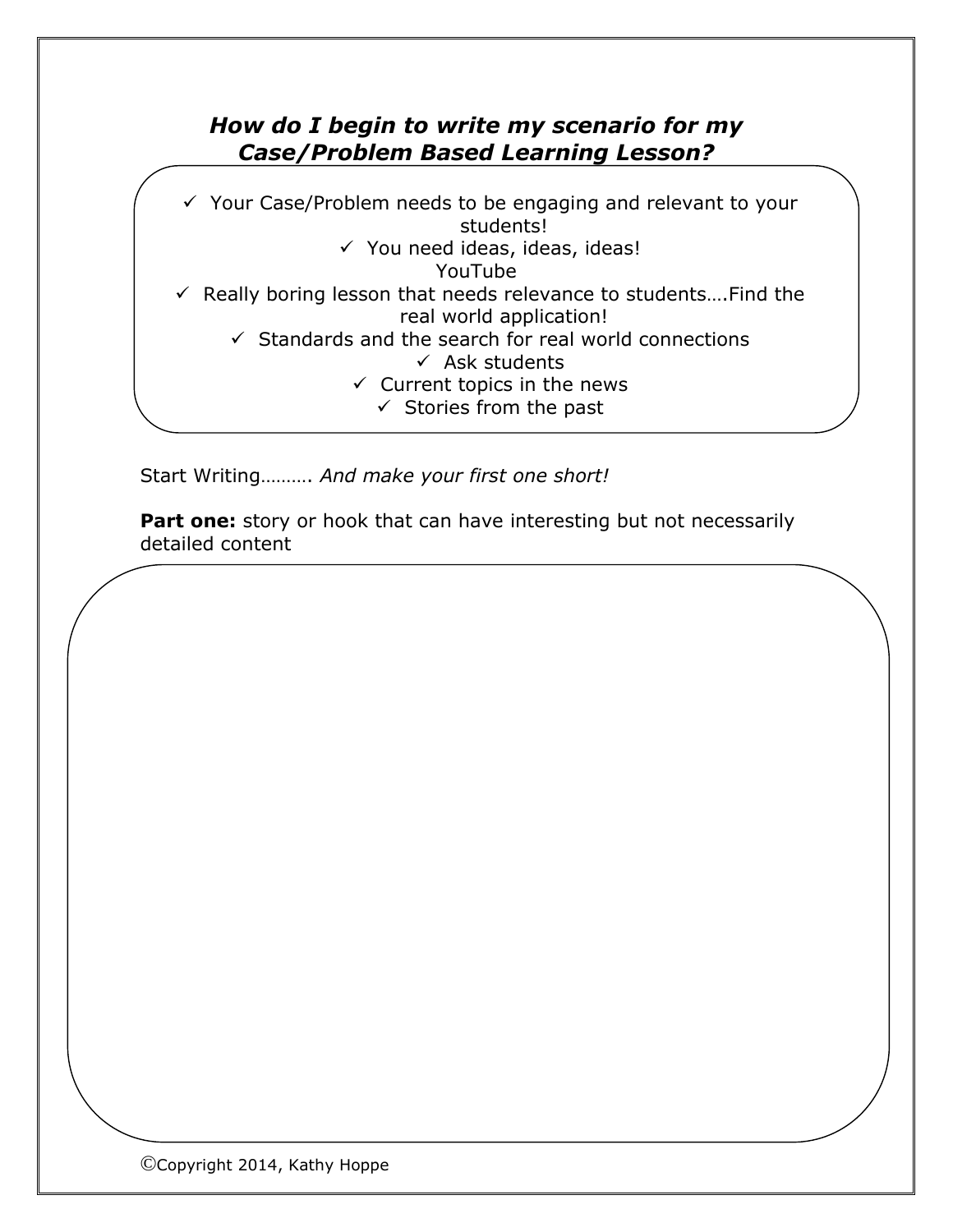### **How will the students demonstrate their curiosity and fact gathering from Part 1?**

i.e. facts/questions; brain dump, carousel, discussion

**Activity**: Research article, film, animation, lab…..*and the list goes on* You will want this to relate to part one in order to give students more infor

\_\_\_\_\_\_\_\_\_\_\_\_\_\_\_\_\_\_\_\_\_\_\_\_\_\_\_\_\_\_\_\_\_\_\_\_\_\_\_\_\_\_\_\_\_\_\_\_\_\_\_\_\_\_\_\_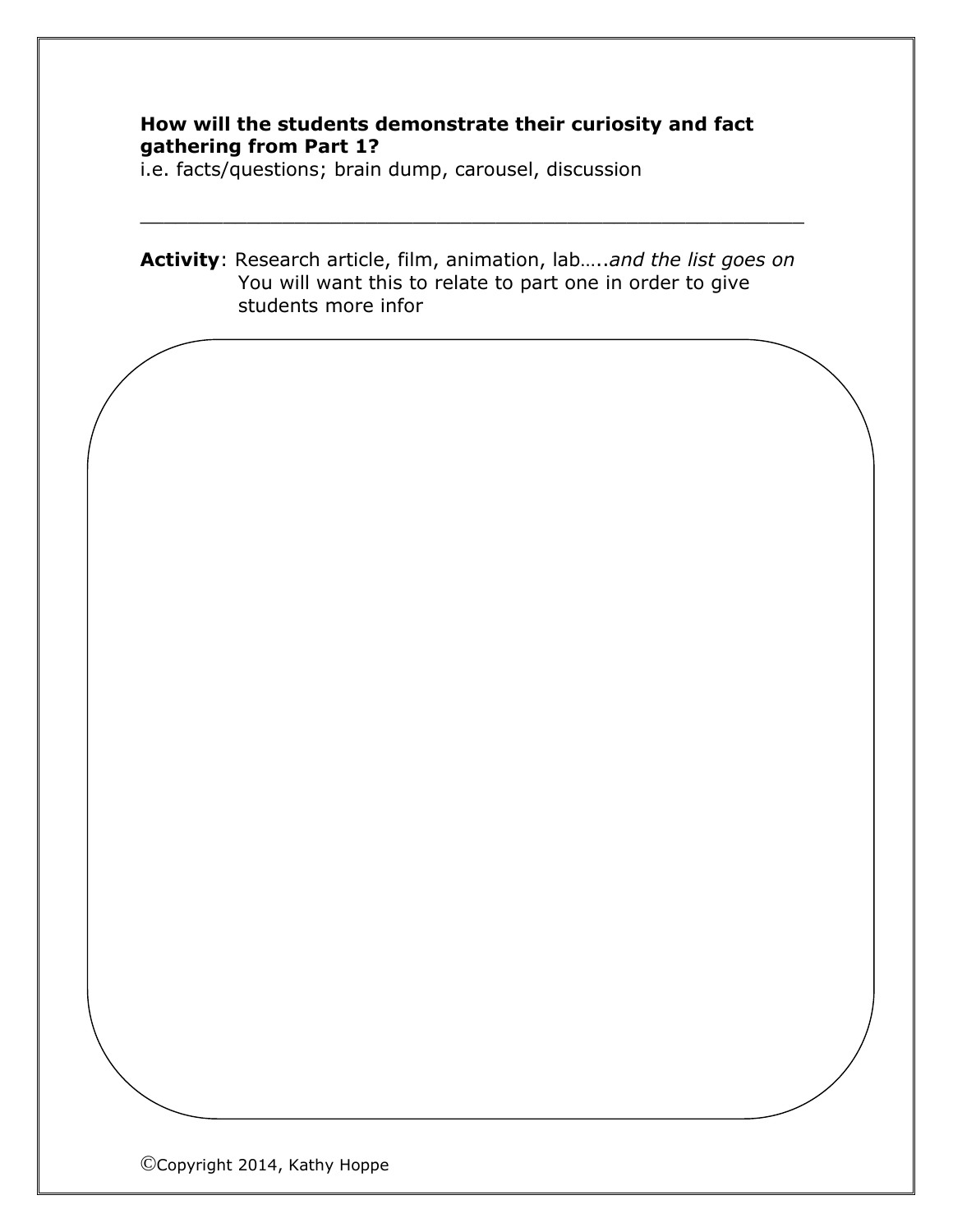Part two: continue your story or but now add more content detail and structure. This part of the story can lead to more activities, an open ended project or inquiry experience.